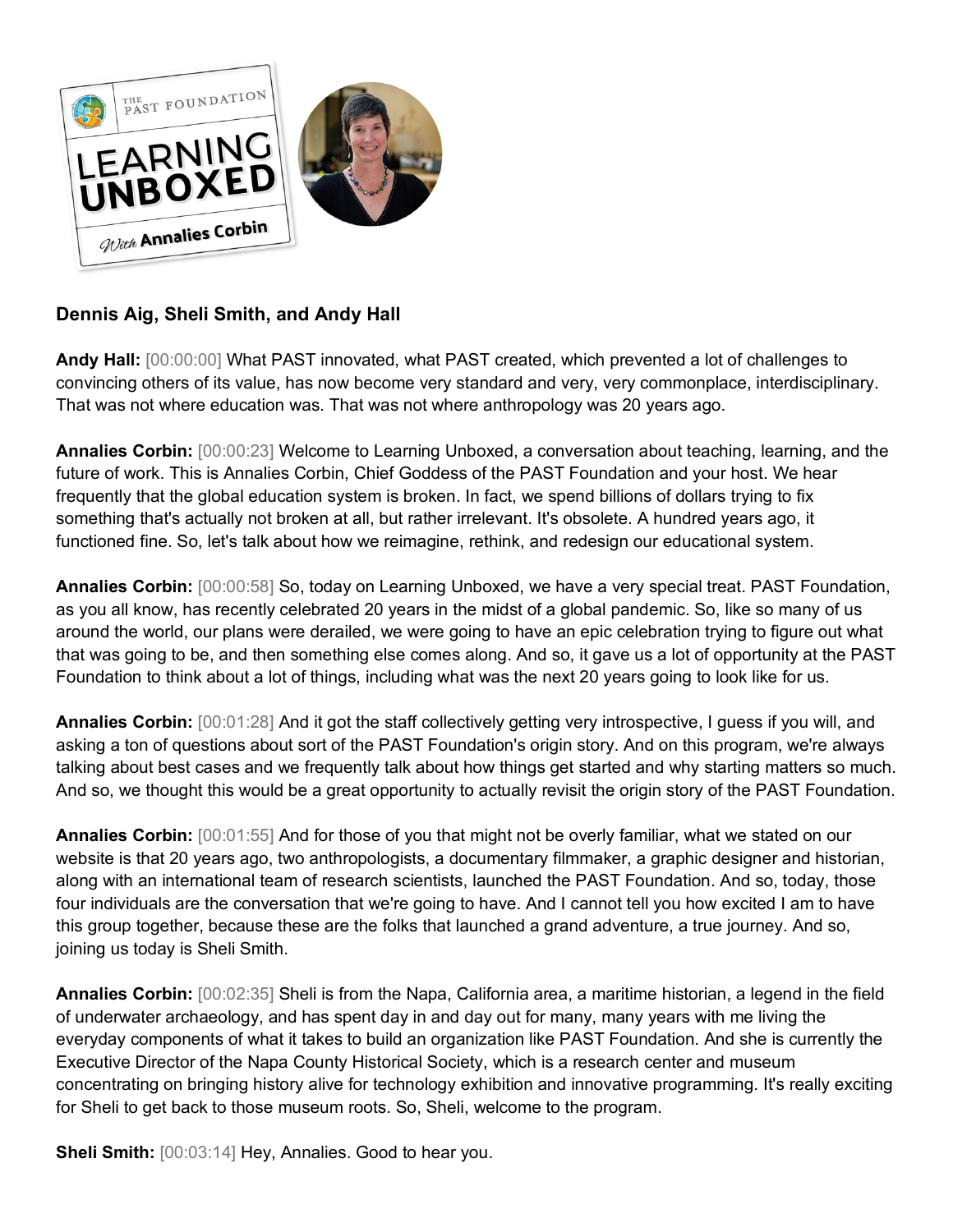**Annalies Corbin:** [00:03:15] And joining Sheli is Andy Hall. And Andy Hall is the maritime historian component of that original group of four of us. And Andy has actually worn so many hats over the years. It's really hard for me to kind of keep up with all of that. But I suspect that one of the things that are near and dear to Andy these days is that he currently serves on the board of directors of the Texas Navy Association. And as chairman of that organization's effort to locate the remains of the Texan schooner Invincible that was wrecked in Galveston in 1837. And so, again, you're going to see a lot of similarities in these stories. So, Andy, welcome.

**Andy Hall:** [00:03:58] Thank you. Glad to be here.

**Annalies Corbin:** [00:04:00] We are happy to have you. And rounding out our little band of four warriors, so to speak, is documentary filmmaker, Dennis Aig. And Dennis is currently in Bozeman, Montana. And just like Andy and Sheli, numerous, numerous accolades in their chosen profession over the years. So, Dennis has been involved in everything from natural and documentary filmmaking to crazy adventures to trudging along a variety of different places in the early years with Andy, and Sheli, and I. And he is also a long time board member of the PAST Foundation. He's now an emeritus board member. So, Dennis, welcome.

**Dennis Aig:** [00:04:47] Thanks, Annalies. I'm always happy to be here.

**Annalies Corbin:** [00:04:49] So, it's been a journey as we think about all of these different pieces. And when we sort of talk about origin story and the importance of origin story, it gets really interesting when you sort of start diving into that. And actually, Sheli, I'm going to toss this first one to you, because the staff reminded me that every time we got stuck, Sheli, on a project would always ask, well, what's the origin of that thing or what's the origin story? Do we really even understand why? An organization, a group, a school, a set of teachers, a community partner, why they are where they are? So, as the anthropologist, put that hat on, Sheli, and help us understand the context for why origin is so important. And then, we're going to get into the weeds of the crazy cast, PAST staff question.

**Sheli Smith:** [00:05:43] They just asked me that, because they knew I was the provocateur.

**Annalies Corbin:** [00:05:47] That's right.

**Andy Hall:** [00:05:50] Always been the case.

**Annalies Corbin:** [00:05:51] Always.

**Sheli Smith:** [00:05:52] Always, yeah. I think the why, because if you can answer the why, as Steve Jobs once told us, if you can answer the why, what you create is secondary, but the why is the real heart of the matter. The why is also going to show you all the obstacles and all the stumbling blocks. So, it gives you kind of a navigational kind of cool way to look at the world. We often had teachers who, if we understood the why, we could actually get them to make a change. So, I think the why in PAST was always extremely important to us.

**Annalies Corbin:** [00:06:35] Absolutely. Still is. I would agree with that, which I think gets us directly to that first question from the staff, which actually starts with why? Why the four of you? Why this? Why then? Right? So, Sheli, you were right. And so, I think that that's really important. So, just for our listeners, sort of setting a bit of the stage, so Dennis and I got together around some of that crazy idea. We'll get into some of the weeds with that.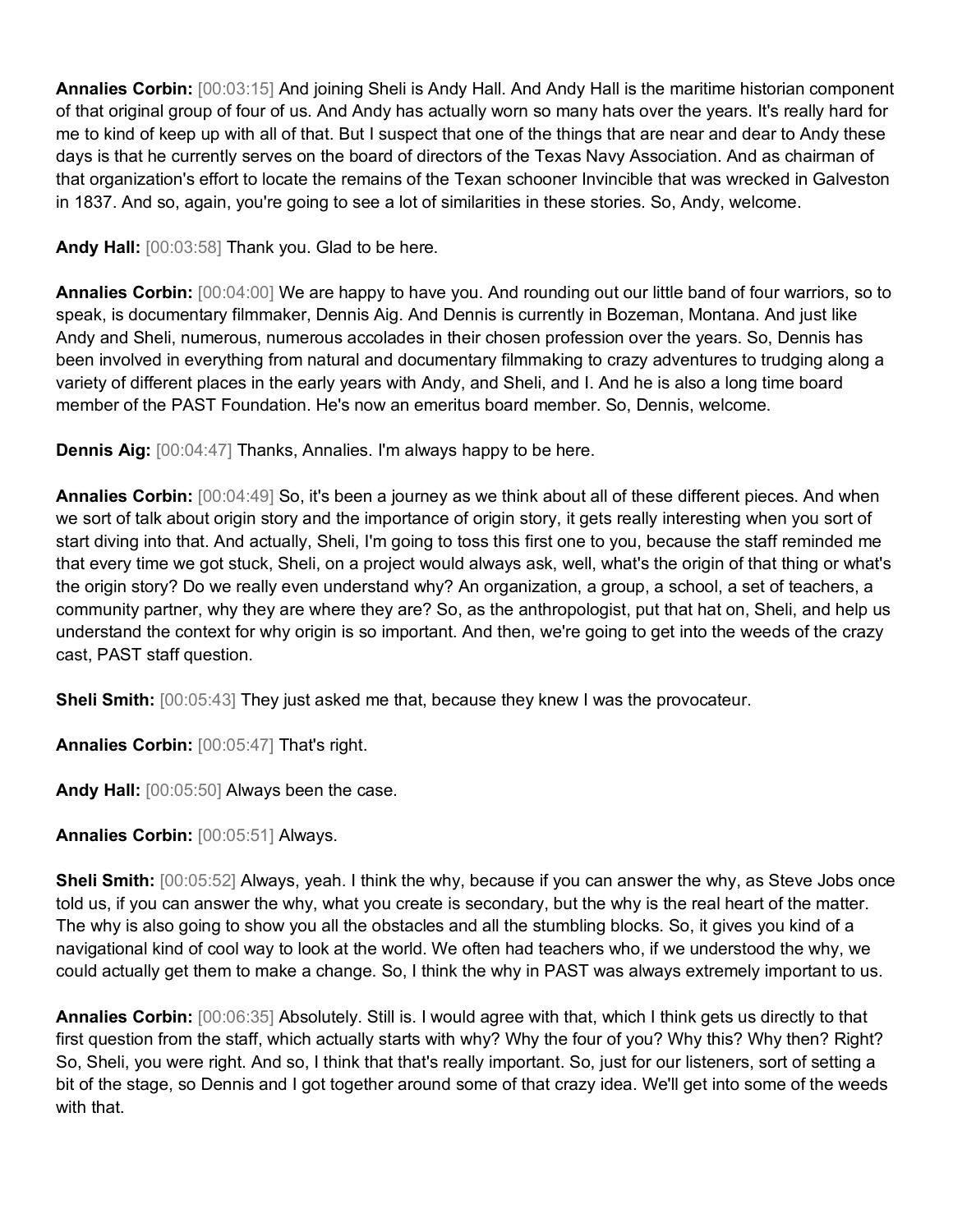**Annalies Corbin:** [00:07:07] And very quickly, very shortly on the heels of that, started working with Sheli and with Andy on the first set of projects that will really sort of set the foundational piece for PAST. So, it was really critically important. But I guess I want to toss this question to each of you. Dennis, I'm going to start with you. Why PAST? Why this thing? I mean, all the things 20 years ago you could have gotten involved with, why on earth would you get involved with this crazy idea?

**Dennis Aig:** [00:07:32] I mean, I still remember the first time I met you. You came in. I had this basement office for my production company. And we had just finished this absolutely hellacious project with National Geographic about K2, where we sent a crew to K2, but the India and Pakistan had declared war on each other. And we're fighting over Kashmir, which if you know the geography, right, Andy?

## **Andy Hall:** [00:07:59] Yeah.

**Dennis Aig:** [00:08:00] They're all on top of each other. So, Annalies, so this young woman comes into my office and lets me know that she was referred by my sister-in-law, I think, and via her fiance at the time, Chip. And she outlined PAST to me in like two sentences. And I do remember that I think there's a mention of Red River, and sunken boats, and this kind of stuff. And I thought, well, that sounds like a nice change from a big international project and should be very simple. So, I said, yeah, I'm interested. And then, she sat down, and we talked for a while, and here we are.

**Dennis Aig:** [00:08:44] So, that's how I remember it started. And I mean, the idea of PAST was really what hooked me, was the idea that where there is an archaeologist, it was in a lot of ways with some other things I've done since then, both with PAST and with Montana State, where I teach, is like, you understand the present and future by understanding the past. And even though that's not what PAST means, that it was going to involve technology and expeditions. And I think the whole thing was that Annalies was so enthusiastic and just had that vision, and I just said, sure, yeah, let's do this. And that's it.

**Annalies Corbin:** [00:09:28] You're a glutton for punishment. You had no idea what you were signing on for. I just want to be really clear.

**Dennis Aig:** [00:09:31] Of course not.

**Annalies Corbin:** [00:09:31] None of us knew. Not a single one of us really, really knew what we were doing.

**Dennis Aig:** [00:09:38] I mean, here's the thing. Sydney Pollack had this comment about film making, the decision to make a film is the decision to have a train wreck. And then, the second decision, to control the train wreck. Okay? So, when I'm going to feel that thing is like that anyway, PAST has not been the worst train wreck I did. And it's not a train wreck at all.

**Annalies Corbin:** [00:10:00] Awesome way to qualify there, Dennis.

**Dennis Aig:** [00:10:02] Right. So, just saying, there have been bumpy, bumpy times.

**Annalies Corbin:** [00:10:08] Okay. Moving on from Dennis. Andy, save us.

**Andy Hall:** [00:10:13] My introduction to PAST was very similar to Dennis's. You and I first met at Shipwreck Weekend at Texas A&M in College Station, I think, in 2000.

**Annalies Corbin:** [00:10:25] Yeah, that sounds about right. Yeah.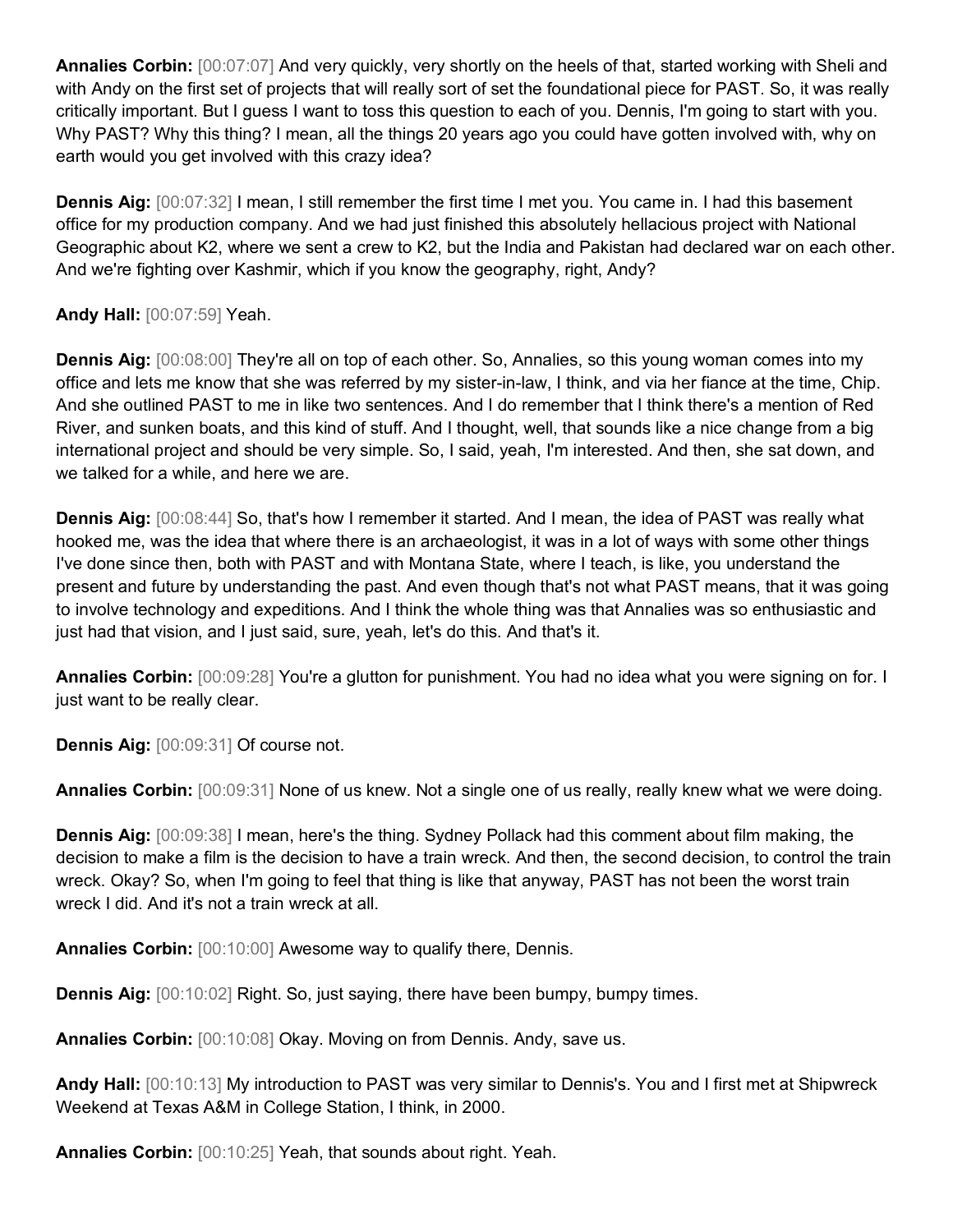**Andy Hall:** [00:10:26] And as I recall, that was right about the time PAST was either first organized, or incorporated, or very shortly after.

**Annalies Corbin:** [00:10:35] Yeah.

**Andy Hall:** [00:10:36] And then, I thought it was a really exciting thing, because your focus was public education, especially with kids, and young adults, and young people. And the thing that I have always been interested in is the public education side of stuff. It's wonderful what anthropologists do, what other scientists and researchers do, but the critical piece is getting that material to a wider audience and to get those things is appreciated by a wider audience. So, that's what excited me about PAST. We continue that conversation later at SHA with Sheli in Long Beach. And then, we really got going with Red River in 2001.

**Annalies Corbin:** [00:11:22] Yeah, absolutely. Sheli, same question to you.

**Sheli Smith:** [00:11:27] I remember the bar conversation.

**Annalies Corbin:** [00:11:30] Awesome. Share it.

**Dennis Aig:** [00:11:35] The train wreck sounds like that.

**Annalies Corbin:** [00:11:38] Full disclosure, right? Sheli and I, we share this all the time, the best ideas on the planet happen at your professional conference, whatever your profession happen to be, often at the bar, where people are just brainstorming and letting loose on the wild, crazy ideas, because you feel like I'm unfettered in this environment, right? I'm allowed to say the crazy thing and it might be okay.

**Sheli Smith:** [00:12:00] Yeah. I remember that we were all talking about—we were really challenged at the time in the '90s to bring the passion of archaeology to the forefront that most were written then. We're still in that paper mode at the time, that the paper, when it finally got to paper, it would bore your grandmother. And so, it was just like, oh, God, we got to get out of that. We've got to break this habit. Look what Indiana Jones, literally raised enrollment in colleges by 20%. And so, we've got to figure this out. We've got to figure this out. And I remember, we're all sitting there drinking, we turn around, we go, you just got your PhD, you could do it.

**Annalies Corbin:** [00:12:46] Yes, I do have often said, I drew the short straw, literally.

**Sheli Smith:** [00:12:51] Yeah. The real problem was that she remembered I was in that conversation, and called me later, and said, you said, oh, God. So, it's one of those few times. I mean, in the 40 years I've been at those conferences, and all of the brilliant and wonderful brainstorms I've been privileged to be part of, I think that was the one that I think we all thought, we could do this, we can do it. And so, I mean, kudos to Annalies for actually not just throwing us off, but actually picking us up.

**Annalies Corbin:** [00:13:31] You're going to make me cry. Do not do that.

**Andy Hall:** [00:13:36] Yeah.

**Sheli Smith:** [00:13:36] That's good stuff.

**Annalies Corbin:** [00:13:37] It was a team effort and it always has been this team effort, because it takes all of these folks thinking really creative and unfettered, as you guys have said. And it takes the other piece to the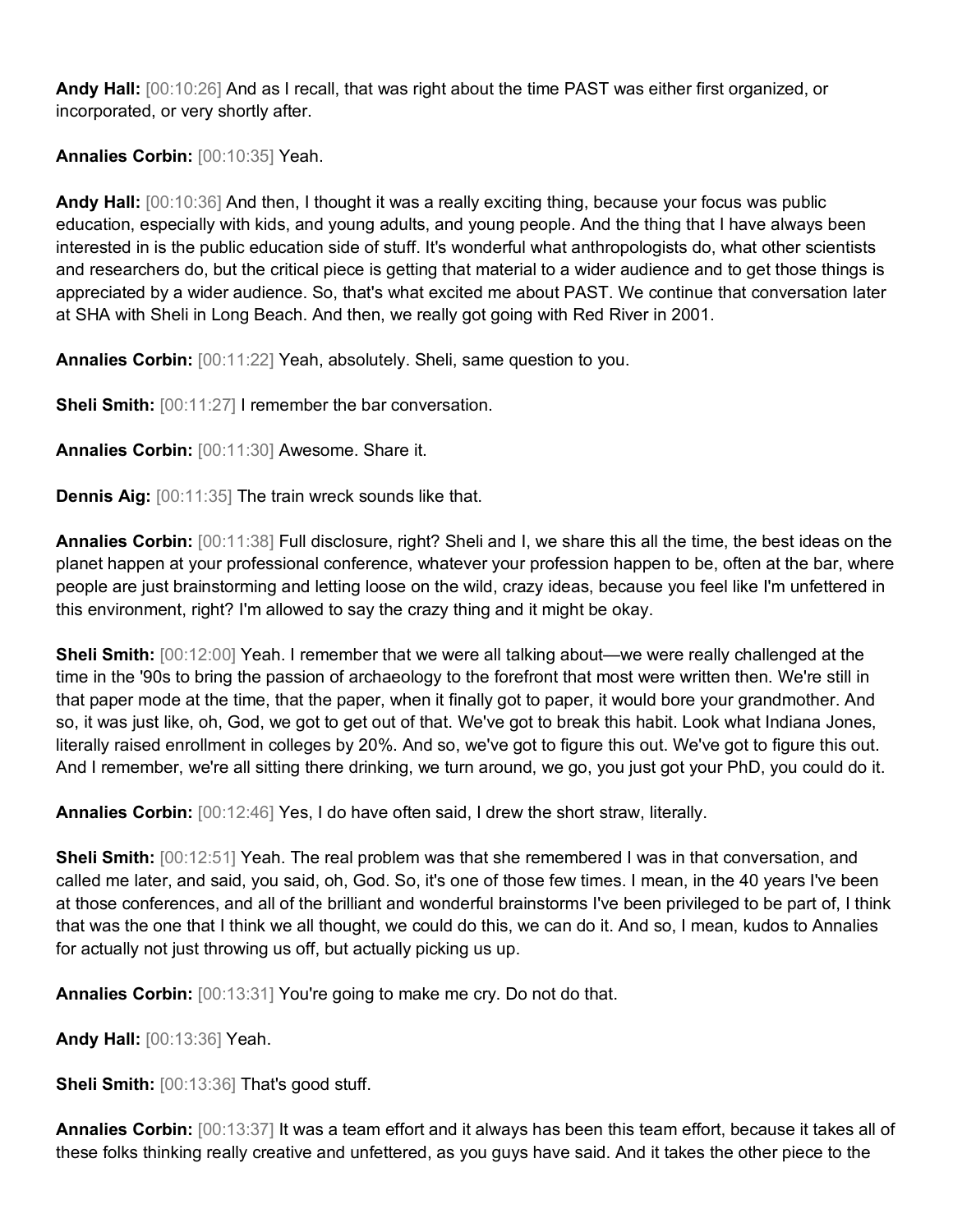launching of something like this, I think. Back to Sheli's point, hey, you just finished this thing, this PhD, and oh, by the way, you don't have a job, which was true. So, hey, we have this idea collectively, how about you go see if you can launch this thing?

**Annalies Corbin:** [00:14:12] It'll give you something to do while you're looking for other things, right? But there's a really important truth in that, because you have to have the time, not just the idea and the support structure around you to be able to do a thing. But you have to have the freedom and the latitude to also then be able to do that. Andy, you wanted to add something. What was that?

**Andy Hall:** [00:14:34] No, I'm sorry. I didn't mean to interrupt. I was just going to say, to Sheli's point about being caught in a paper world where you're mostly communicating with your fellow professionals. A colleague of mine around that same time said, oh, I just got a paper published in prestigious archaeology journal. And I said, really? How was it received? And he said, both people who read it really enjoyed it. So, that gets to the idea of wanting to go to a much larger, much wider public audience.

**Annalies Corbin:** [00:15:14] Absolutely. It's the same, I think, across all the applied research sciences, a variety of descriptions, right? However you want to put whatever labels you want to put on those. That's a whole another conversation. Very quickly, we started with what we knew, which was archaeology. And back to the point being made, look at Indiana Jones, as Sheli said, because it was all around that spark, that spark for others, it had really nothing to do with us in our own love for the field that we have.

**Annalies Corbin:** [00:15:49] Obviously, that was a contributing factor, but at the end of the day, back to what Andy was saying, that public outreach and engagement component was about, can we spark others, no matter what the topic is? And ultimately, we very quickly branched out from archaeology into tons of other things, but we came to all of those other things with that same sort of drive and desire. Can I make this thing?

**Annalies Corbin:** [00:16:11] Can I make this chemistry experiment, or this archaeology experiment, or this physics problem so exciting and so intriguing to others that they will latch on? And I think that was a challenge for us, right? I mean, I think that the other thing we haven't really talked about here, which gets me to my next staff question, which was around, hey, who are the naysayers? I mean, I think part of it was, hey, could we actually do that? Can we pull this off?

**Sheli Smith:** [00:16:34] Well, yeah. Remember Scrunch? I mean, what did we know about that other than we were scuba divers? I think that we brought that archaeology. And I was going to say that when we wanted to reach beyond paper, it was Andy and Dennis who brought the tools to the game that I certainly didn't possess. And I'm still in awe of Andy's talent and Dennis's talent. I mean, we just like, we brought stuff to the game that nobody had ever seen before. And so, it makes a really cool thing. And then, we were just fearless. I mean, let's put a bunch of coke cans at 4,000 feet and see what happens.

**Annalies Corbin:** [00:17:19] Yeah. Hence the name Scrunch. For those of you that are listening, you can go to the PAST website and find that, the early sets of modules. So, yeah, we were fearless, but it wasn't easy along the way. And so, like I said, one of the other questions the staff has is, was there, and it doesn't have to be an individual, but what were all the sort of the naysay or the negatives around not doing this thing?

**Annalies Corbin:** [00:17:48] And ultimately, how do you then balance that or counterbalance that with the primary motivator that actually got us to launch? I mean, this was an interesting one when the staff asked me to ask this question, because I had to step back and think about it. And don't get me wrong, I know it's been a journey, as Dennis points out, it was a journey all along the way. But maybe you just forget the naysayers along the way. I don't know. I'm curious, from the three of you, do you remember?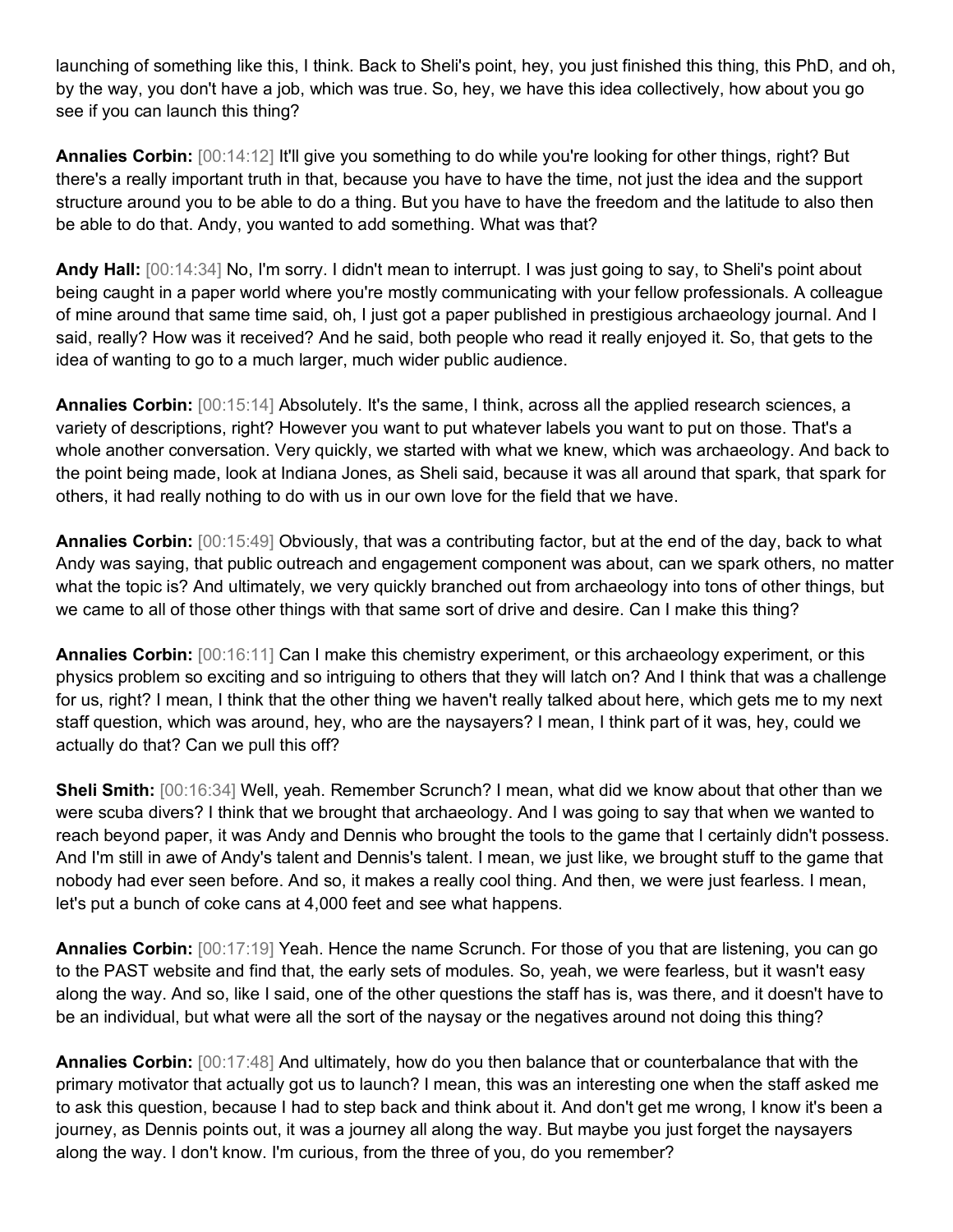**Dennis Aig:** [00:18:20] I mean, I think-

**Sheli Smith:** [00:18:22] Yeah.

**Annalies Corbin:** [00:18:22] Sheli says yes. Like, oh, yeah.

**Dennis Aig:** [00:18:26] No, I remember. I mean, yeah. No. Well, here's what I think was the strength. I never remember any of the four of us ever saying, let's not do it or we can't do it. It's just that we dealt with each problem and solved it the best we could. And coming out of filmmaking, that's really the attitude you have to have or you never get anything done. And I think it's true of a lot of things. So, yeah, remember, Red River had a lot of politics.

**Dennis Aig:** [00:18:57] We had a lot of bureaucracy sayings. We had definitely money issues. I mean, they are normal. If you look at that era as PAST as kind of not for profit startup, those are things every entrepreneur has to deal with. And Annalies, as our leader, never really faltered. And I do not ever remember any of us talking about not doing something, or stopping it, or whatever. And I think that's really what got us through it.

**Annalies Corbin:** [00:19:29] It was because I was so naive. I had no idea what I was doing, way over my head, or when you say no, and I fully stepped up to that. I was like, oh, my gosh.

**Dennis Aig:** [00:19:39] But that's sometimes what you need. You just don't know that, no, you can't do it, so you actually do it. It's the NASA thing, failure is not an option. And I don't think we ever said that, but we acted that way. It's just like, no, here are the issues. How are we going to deal with them? Let's do it. And that, as far as even when PAST was more established and we had other kinds of issues, when I was on the board, that has always been PAST's attitude. And I think that's one of its strengths.

**Annalies Corbin:** [00:20:15] Yeah, I would agree with it. And I don't know what Andy-

**Dennis Aig:** [00:20:18] Am I remembering it right?

**Annalies Corbin:** [00:20:19] Andy, did you notice that he compared our journey and our success to NASA? I'd like to point out NASA just managed to land on Mars again. So, that's some pretty darn good company.

**Dennis Aig:** [00:20:33] And as I said, they could land on Mars, but they couldn't keep the power on in Texas. I mean, not NASA. As a country, we go to Mars, but we can't get the power in Texas.

**Andy Hall:** [00:20:46] NASA has been doing their thing for longer than PAST has. So, check back with PAST in four years and we'll see where we are then. I would just say, I was a little bit removed and didn't have to deal with the naysayers as much as you did, Annalies, or Sheli, or Dennis, but I agree with Dennis. And then, I think a lot of PAST's success and the reason there still is a PAST is largely because Annalies was very, very good at presenting the idea and convincing folks, who might otherwise have been naysayers, that it was doable, because it was really innovative and unusual. And it seems to me everybody got caught up in that enthusiasm. It was infectious. And that was a key to the early success.

**Sheli Smith:** [00:21:47] I think we ignored a lot.

**Annalies Corbin:** [00:21:47] Yeah.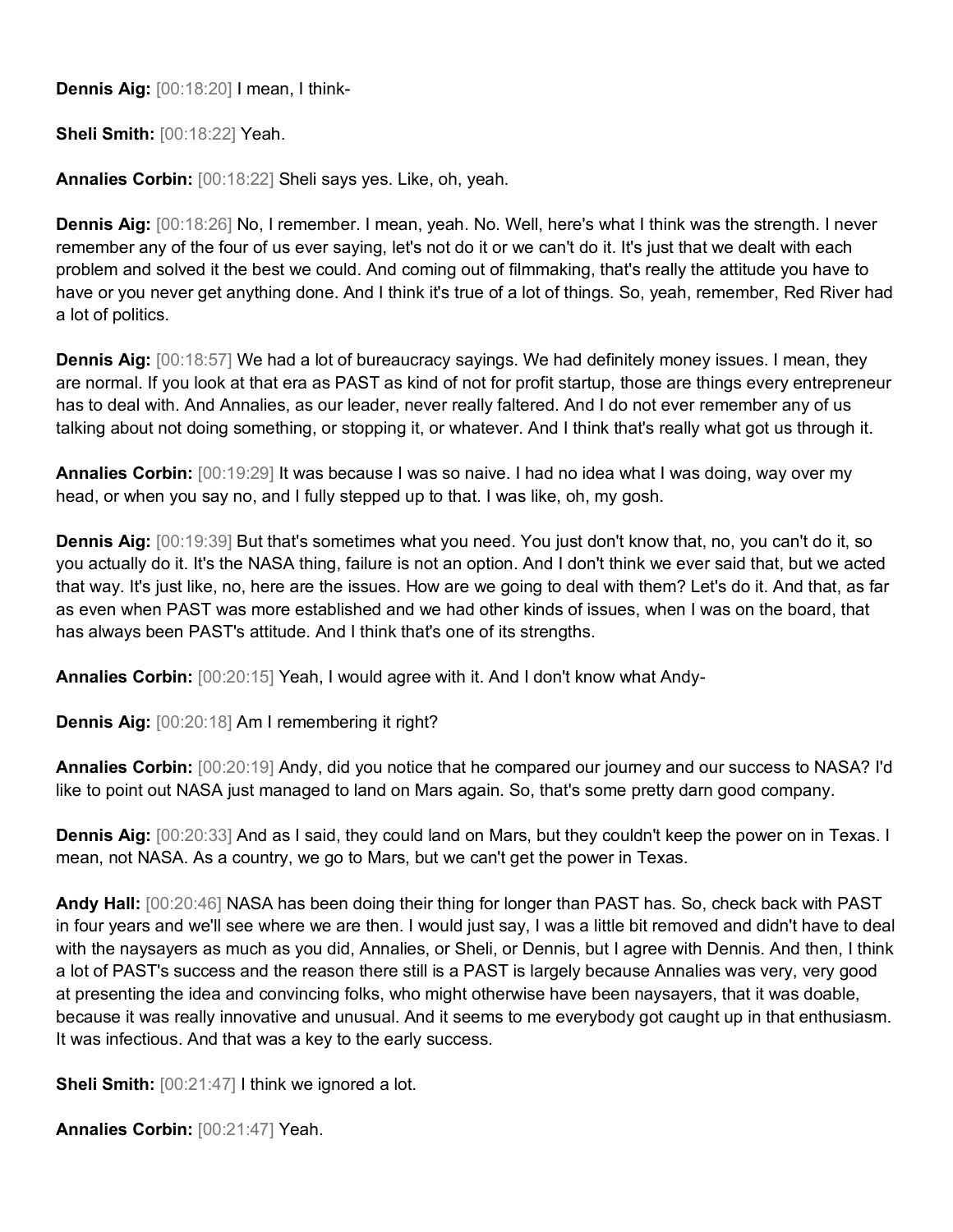**Sheli Smith:** [00:21:47] To be honest. I mean, just a statement came to mind, as you all were talking about that, well, I understand the ballet, but I'm really not sure what you do. And I remember Annalies kind of coming off her seat, like levitating, and I think your hands were kind of stretching to the woman's neck. And I think that I didn't understand the moment for years, but much later, I was in the presence of a really famous underwater archaeologist named Pilar Luna. And I asked her like, did you undergo discrimination when you were trying to set up underwater archaeology in Mexico? And she looked at me, and she goes, duh, she goes, but I ignored it. And I thought, ah, that's what we were doing, we were just ignoring things.

**Annalies Corbin:** [00:22:43] Yeah. And I think that's a really good point, Sheli, and I was laughing when Andy was talking in part, because part of it is you can go and tell a great story, and the reality of it is you have to utterly believe it, but that doesn't mean that it's easy to convince others. So, on the one hand, the excitement, the enthusiasm, but then when it really came down to what Sheli was talking about, funding and sustainability, the figuring out how to go from the excitement and the enthusiasm of the idea, and even, quite frankly, the application when it came to—so everything was so field-base-driven, hands on, let's get people out actually living and trying whatever that thing that we're talking about is.

**Annalies Corbin:** [00:23:31] But that's not the same as being able to actually run, and sustain, and develop, and grow an organization. That's a whole another ball of wax. And from my own perspective and point of view, it was nothing that I was ever trained in or even contemplated doing. And so, I think, Sheli, you're right. I mean, I think you ignore a lot of things, because you have no idea what to pay attention to some days, right?

**Annalies Corbin:** [00:24:05] And I think as we shifted into STEM, and more and more complex applied sciences, not that our own fields were not complex in many, many ways, but because we were anthropologists, or archaeologists, or filmmakers, or web developers, or maritime historians, or take your pick, the other folks that joined the original board and sort of helped us in those early years, when it came time to say, hey, but we can take the exact same way we build these programs and apply it to chemical reactions, or material science, or coding and computer science, or take your pick, the things over the years that we engaged in, that's a harder sell.

**Annalies Corbin:** [00:24:48] Because the conversation Sheli was referencing, which did in fact happen, that is a true story. And I did come off my seat and Sheli kept me from having to go to jail, I suspect. But the reality of it is we encountered that numerous times in that early journey. And to some extent, from time to time, we still encounter it, but not the same way. It's like, okay, what is it that you bring to this table that's different than other things? Right? And I always thought that that was our unique value proposition, is that we are not the same group of thinkers that are typically sitting around this table.

**Sheli Smith:** [00:25:29] Very true. I think we also, like Dennis would say, we're missing this, or Andy would say, we're missing this. I mean, I remember the huge conversation about Red River, Andy, when you were like, well, how do people understand that this boat is nine buses long, or something like that? And then, you went out and drew the thing. And everybody went, oh, yeah, that's exactly what that is. And I think that because we came at it from different perspectives and we really could bring our own thinking to the table, we could apply it in so many different ways. It was just quite wonderful to me to be part of that, I think.

**Annalies Corbin:** [00:26:11] Yeah, I think that, in many ways, that's the part that's the most enduring, right? There's the day-to-day and there are those moments of excitement. You got a phrase for that, Sheli, over the years, right? Something about boredom and moments of something.

**Sheli Smith:** [00:26:31] Oh, yeah. So, I always described my job as hours of boredom punctuated by moments of sheer terror.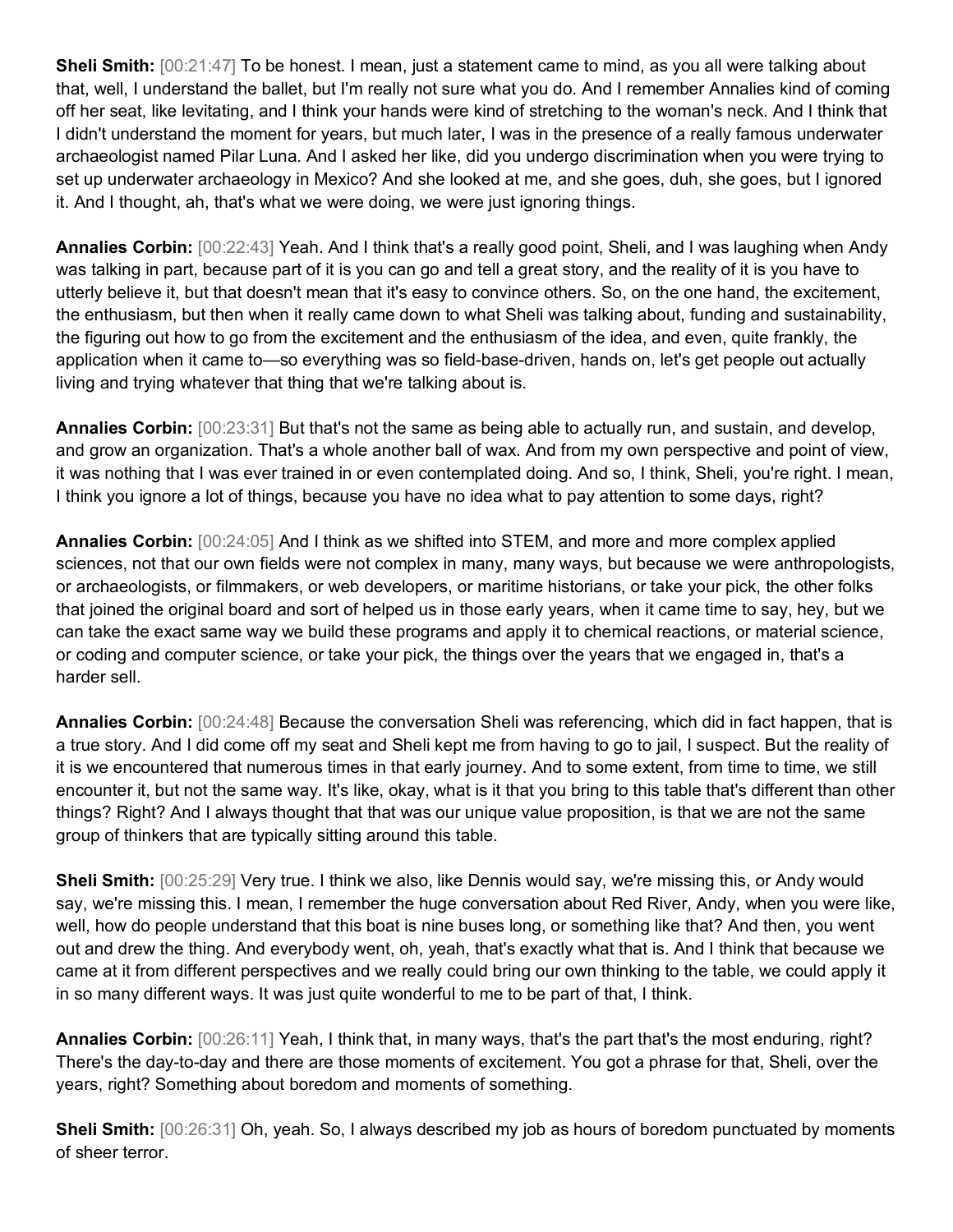**Annalies Corbin:** [00:26:42] And that is not a reflection on PAST, I just want to put that out there.

**Sheli Smith:** [00:26:47] But it works in whatever job I've had, it seems.

**Annalies Corbin:** [00:26:50] Yeah. So, there's no question about that. One of the other questions, though, that some of the staff had, they really would love us to have a conversation about our individual aha moments, something in those first few years that was so profound to you as an individual that it made it worthwhile, and exciting, and compelling to be part of this journey. Beyond just the excitement of startup, we had a number of really exciting projects. Those first five years were really, really foundational in more ways than one, right?

**Annalies Corbin:** [00:27:32] Because we actually did a variety of things, and I just want to make sure that our listeners and viewers understand, those first five years, we all had day jobs. We had other jobs. This was a part-time organization. It had no funds for operating, quite frankly, really paying people. None of those luxuries existed in the early years. And as a result of that, you sort of had to come to it with some passion.

**Annalies Corbin:** [00:28:04] And we went to Yellowstone. We did Red River. We were in the outer banks. We were in the Gulf of Mexico with the U-166. We were in California. And I mean, just some really cool things. So, Andy, I'm going to hit you up first. Was there an aha or something that we did that to you was incredibly meaningful? And of course, everybody's getting the same question. Andy is just on the hot seat first.

**Andy Hall:** [00:28:36] There were multiple aha moments for me. One of them, you just mentioned U-166. One of those was in doing the web stuff for that, in going through some of the historical records that had been recovered and preserved, and are now in a private collection, and they're now archived, was going through and looking at the crew members and sort of developing profiles, because that made them, you had Kuhlmann, who was the commander and all the other else.

**Andy Hall:** [00:29:13] Going through that really sort of humanized that and made it an important story. And then, going through the accounts from the Robert E. Lee, which is the ship that the U-166 sank and the patrol craft that ended up sinking U-166, but was never given credit for it. Getting into the depth of that story and the personal experiences we were able to reconstruct and present, that was an important moment for me. Wasn't a single moment that it wasn't important. It was important across history.

**Annalies Corbin:** [00:29:48] One piece of the story, because, boy, did we learn an awful lot on that project. [Making sounds]. Yes, indeed. Yeah. Yeah. What about for you, Dennis?

**Dennis Aig:** [00:30:00] I mean, like Andy, I had a lot of them. I mean, first of all, I really had to learn how archaeologists work, and what they do, and what the field is. So, part of my doctoral training was in folklore, because I was doing films in an English department and they didn't know where to put me, which was great. And there's some similarities, but there's a lot of differences, too. And so, I wasn't totally unfamiliar, but starting with Red River, and how you actually do this kind of expedition, and along with all the other things like meeting people who eat squirrels and that kind of stuff, that was part of my education.

**Dennis Aig:** [00:30:44] I said, okay. And not seeing a green vegetable between like Oklahoma City and the river, the thing is along with that. And then, I had the other thing, which was really, to me, a very interesting challenge is, how are we going to film this? And we never had the same conditions twice. The Red River was not like Yellowstone and it was definitely not like the U-166. And the U-166 really has to stand out. You have the first five years, that is one of the high points, because it was a very original research.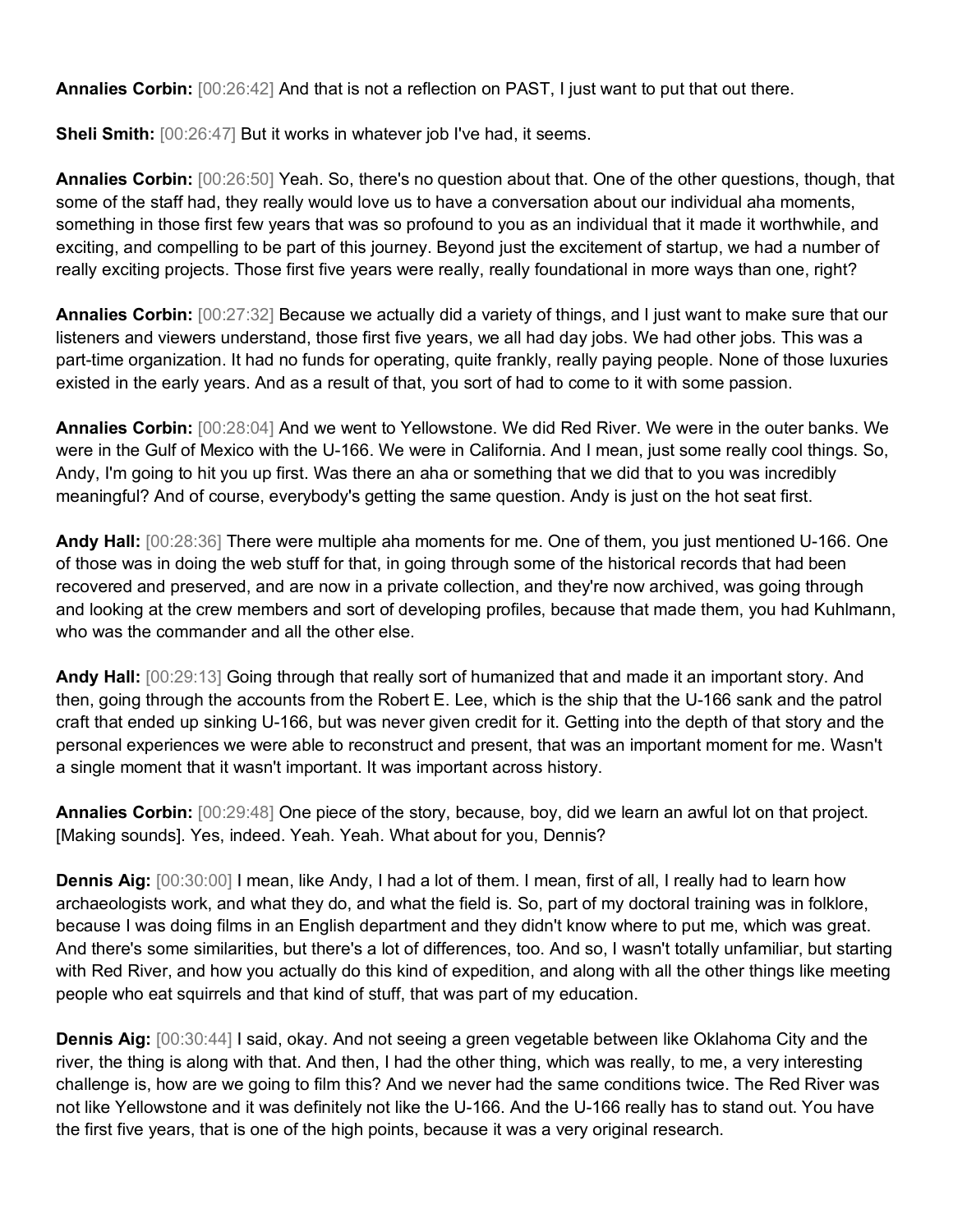**Dennis Aig:** [00:31:19] We were working with the two archaeologists, who actually, Rob and Dan haven't figured out where the boat was, they have been looking for it for decades. And I actually got to go out twice, right? The first time where we have that interesting conversation when you were pregnant with Jack and they wouldn't let you on the boat, because of insurance. And the first time I ever used ship-to-ship phone, that stuff, that's still out of my memory, seeing Annalies like far away.

**Dennis Aig:** [00:31:47] And then, just documenting it. This 24 on the second year when they were doing the multiple ships and the U-166, where we just got into it. I was with I guess three of my students, one has almost graduated. So, three of my students, and we had to figure out what to do. You're on a ship. You don't realize how noisy ships are. You don't realize all this stuff. And I can still remember the first time seeing the U-166 when the camera's on the bottom, and it goes, and there's the conning tower.

**Dennis Aig:** [00:32:28] And yeah, that's what it is. So, it's a little bit what Andy was saying. We really, along with what we did on the boat, documenting it, and what we all were doing with research and learning about the crew, you really got into the lives of the U boat, and the ships that they sank as well. So, that really, I think, highlighted for me the importance of what PAST was trying to do on a broader basis and where it went eventually in the future.

## **Annalies Corbin:** [00:33:02] Absolutely. Sheli.

**Sheli Smith:** [00:33:05] Wow. I don't know what to say. There's just so many, although I think what kind of percolates to the top for me, and it's not really condensed into the first five years, but I was trained to be a fourfield anthropologist, and by the time I kind of got to PAST, I'd been a museum director, and I had been an archaeologist, and I taught genetics, but I knew that I wasn't really a four-field anthropologist. I didn't really perceive myself going out in cultural anthropology, and linguistics, and all that.

**Sheli Smith:** [00:33:40] And as PAST developed, it made me a four-field anthropologist. And that was really, really cool, because then I was pulling on all the strings of my education, and my passion, and everything to do everything. And so, yeah, those were great moments. And then, I think just the kids, the kids made it, the aha. There are a lot of kids that still write me all the time. And it just was like, wow, we impacted another generation. That's cool.

**Annalies Corbin:** [00:34:16] Yeah, I can definitely echo that sentiment. People ask me all the time, what do I do? I will tell them that I'm an anthropologist. And prior to really digging into here, I would have said, I'm an archaeologist. And it seems like a small distinction, but it's an important one. And it's not that one is better than the other, not by any stretch of the imagination, but to Sheli's point, this organization allowed me to hone and develop skills that I had just barely touched on.

**Annalies Corbin:** [00:34:48] And I think just from a professional sort of growth standpoint to sort of feel like you're capable of being able to do more than that, right? And like all of you, there were so many amazing moments along the way. Certainly, the pieces with the U-166 Dennis made reference to, not letting me on a boat, I would like to point out, I ultimately did get on the boat, right? And that is thanks to a man by the name of Thomas Chance, who at the time, I think it was President and CEO of C&C Technologies, which is not even a company that exists anymore.

**Annalies Corbin:** [00:35:24] He's retired, was like, darn it, you can't leave Annalies on shore. And it was one of those sorts of things in Louisiana, so out goes another boat. And they hired a medic to follow me around the ship for three days. If I was out of my cabin, that man was standing next to me. So, crazy things like that, to the adventures that Dennis, and I, and his students, in Yellowstone Park, in the snow taking what ultimately Sheli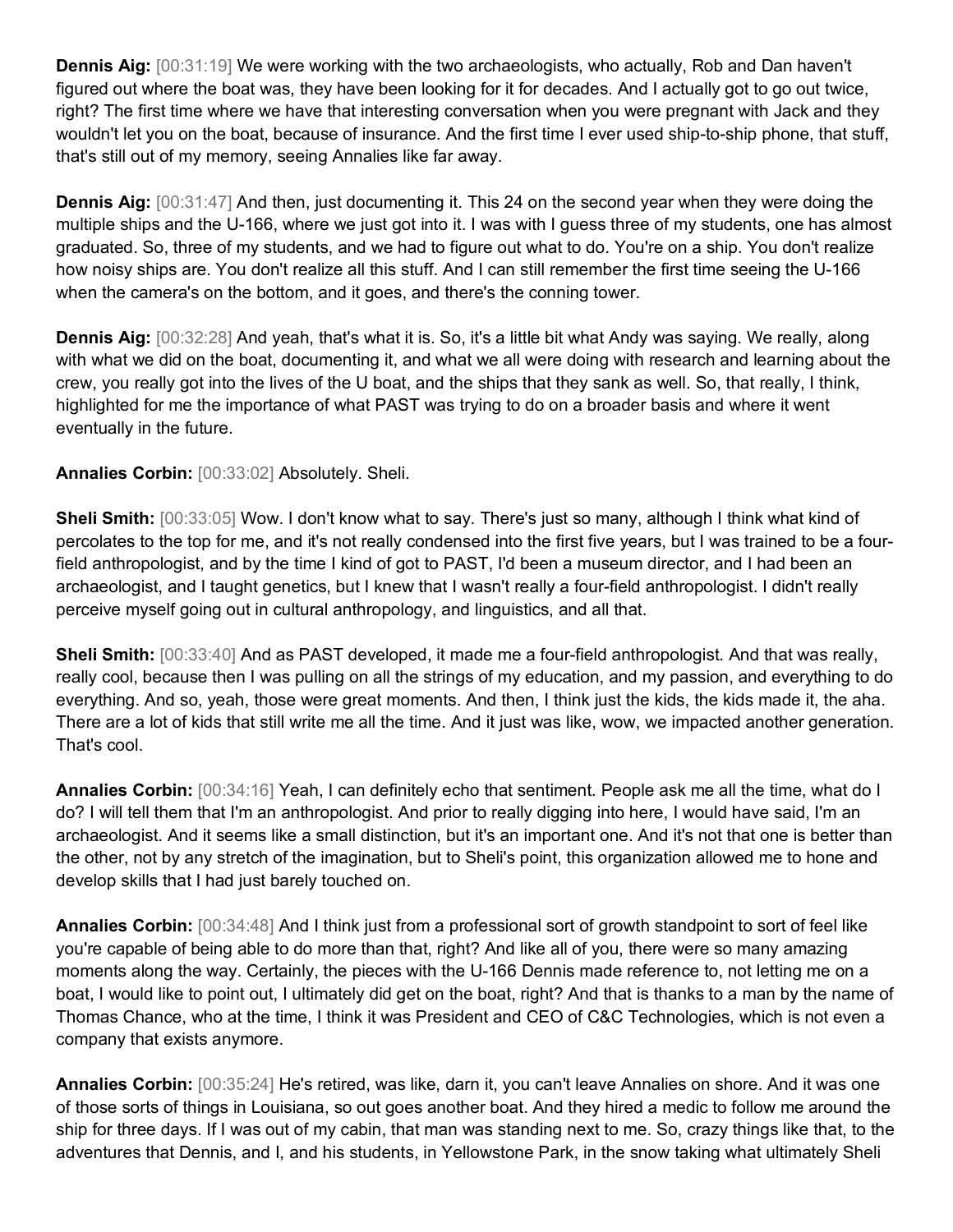and I would later discover, the sort of STEM schools that came around much, much later in time into Yellowstone to do that work.

**Annalies Corbin:** [00:36:04] And to really see kiddos be not just citizen scientists, if you will, but truly the scientific team. That was my tea, right? It wasn't all these other professionals. And that was a really important moment for me, because it showed me that if we provide room and have a little bit of faith that kids can do anything if we just give them a little nudge, right? And I think we all intuitively know that, but until you sort of experience it on that sort of level, and then how can we possibly translate that into something bigger.

**Annalies Corbin:** [00:36:40] Not just an after school or summer experience in the case of those kids, but could that be the everyday? Those are really, really important aha moment for me. And I think running close second to that would be, you've heard us make reference to Red River, which was a project in Texas. We're underwater. We're in the current, Sheli and I are out exploring the paddlewheel, then she tried really, really hard to convince me to just blindly let go. And that was a pivotal moment, because not only did I tell her no, heck, no, I'm not letting go, I didn't let go of her either, so helped it become, I think, just that much more of a journey.

**Annalies Corbin:** [00:37:23] So, absolutely. So, thank you for that. A couple of the other questions that the staff want to know, one of my staff members said that 20 years is longer than most marriages today. What made it that PAST last? And I think we've talked about lots of things that contributed to that, but I wonder, if or sort of when the work that we were ultimately doing together, at some point, it kind of became a roadmap or a template, if you will, right? For not just starting a business in this case, but driving the direction of an organization. And so, one of the questions that they wanted to know was, looking back 20 years later, would we do it differently? I will start with you, Dennis.

**Dennis Aig:** [00:38:23] That's a very interesting question.

**Annalies Corbin:** [00:38:26] It is. Every once in a while, the staff is uber profound, not always.

**Dennis Aig:** [00:38:26] Yes, right. So, I'm going to be very existential about it. Okay. That's one of those questions that's very difficult, because it's not now that we're doing, this isn't like back to the future or something. So, it's kind of like, I would say, would we have done things differently had we known things, because I think we're all learning. Well, of course, we probably would have. On the other hand, I think, Annalies, you mentioned it, one of our greatest strengths was our collective ignorance, that really, you shouldn't be able to do this.

**Dennis Aig:** [00:39:07] And that's how some great things happen all the time. So, I would say that the logical answer is, of course, we would have done things differently, but we didn't, because they were different times and there are different, both situations and pressures. One of the things we didn't mention that I had the MFA in Science & Natural History Filmmaking, and one of the things we're dealing with now is the general crisis in science communication. And what PAST was really doing was laying the groundwork to solve.

**Dennis Aig:** [00:39:41] And it's a very complicated problem. But PAST was and is laying the foundation to solve part of that problem anyway. Maybe not the entire problem, but a lot of that. And I think that's one of its strengths. So, whatever decisions we made or didn't make back in the past, this is where we are now. And I think we've all learned and I think PAST, as an organization, including the current organization, has learned. And so, we go on to the future better educated and more learned, I guess, or something.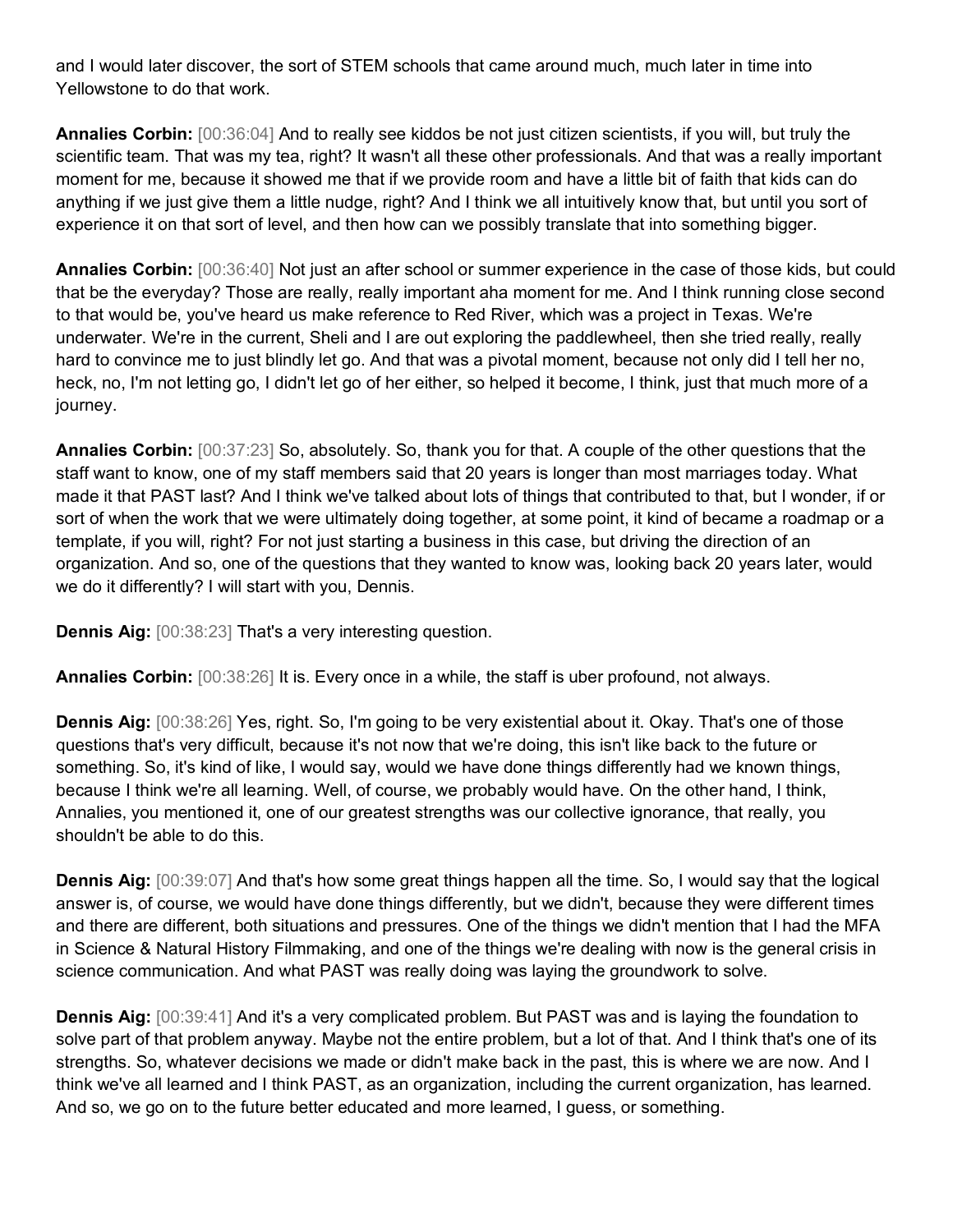**Annalies Corbin:** [00:40:19] Yeah, I would absolutely agree with that. Does anybody else want to add anything else than that or we can move on, too? Either way.

**Sheli Smith:** [00:40:31] I guess I would say that, I think one of the things we stumbled on, at least for me, which was extremely profound in my thinking and I noticed has been a huge obstacle for others, is something that, we didn't coined the term, certainly, but we grasped it and held on to it, and that's transdisciplinary, that we saw everything holistically. And I think that that allowed us to make decisions that probably other people scratch their heads at, but it changed. It never put us in a box, right? And we didn't know what to call it when we first started out. We were doing it from the get go, but at some point, we discovered the term and we started to use it. And it really seems to me that it probably defines PAST more than anything else.

**Annalies Corbin:** [00:41:28] Yeah.

**Dennis Aig:** [00:41:28] Now, that, if I could just jump in, that's a great point, because that's one of the things, we talk about how the sciences tend to get siloed, things like how the pandemic is also an environmental crisis, is multiple things, and PAST has always brought disciplines together. So, that's a great point, Sheli. I think that's so true.

**Annalies Corbin:** [00:41:49] And I think that that was one of the ways, and there were many ways, where Andy, the skill that you brought, one of the things that you did a great job, Dennis was out trying to gather that film story over and over again, and to push us in really, really creative ways to figure out how would we be able to do that, sort of in the mass media, but you helped us with the visual storytelling in a way that was really, I think, and others, correct me if I'm wrong, that was fairly unique at the time, right?

**Annalies Corbin:** [00:42:25] Because you were literally taking the work, the science, whatever it happened to be, the history, in the case, a lot of these shipwrecks or whatnot, and literally pulling it apart, fully understanding, and the deconstructing of it, and building it back in that sort of visual web space to tell a story that people could understand. Sheli said earlier in reference to Red River, oh, how many school bus could you park on the main deck of a paddle-wheel steamer?

**Annalies Corbin:** [00:42:51] And I mean, in my mind, I mean, I think that's one of those sort of examples, back to what Dennis was trying to talk about, is I think that oftentimes, the way that you chose to reach in and grab pieces of whatever it was that we were doing it, because like we're not always going to be the pieces that when—I think that when we sat down originally, and said, hey, here's what this project's going to be, here's how we're going to tell the story, it never, ever went the way that you thought at the beginning. And part of it was because of the pieces you chose to pull out on a story. Sheli shaking her head right. I'm right about this, right?

**Dennis Aig:** [00:43:28] Yeah. No, I agree.

**Annalies Corbin:** [00:43:28] Because yeah, I want you to talk about that just a little bit, Andy, because I think it's a piece that—and love us, the organization that we are 20 years later, but a lot of the folks that are on the piece of the journey right now, they don't understand how hard we had to work to learn why story matters so much.

**Andy Hall:** [00:43:49] I think if someone today in 2021 goes back and looks at the things that PAST was doing in 2001 and during the first five years, I think someone without that context, especially maybe a younger person, would look at that, and say, well, that's interesting, but it's not very novel. Well, it was novel at the time. And to your earlier question about, what would you do differently?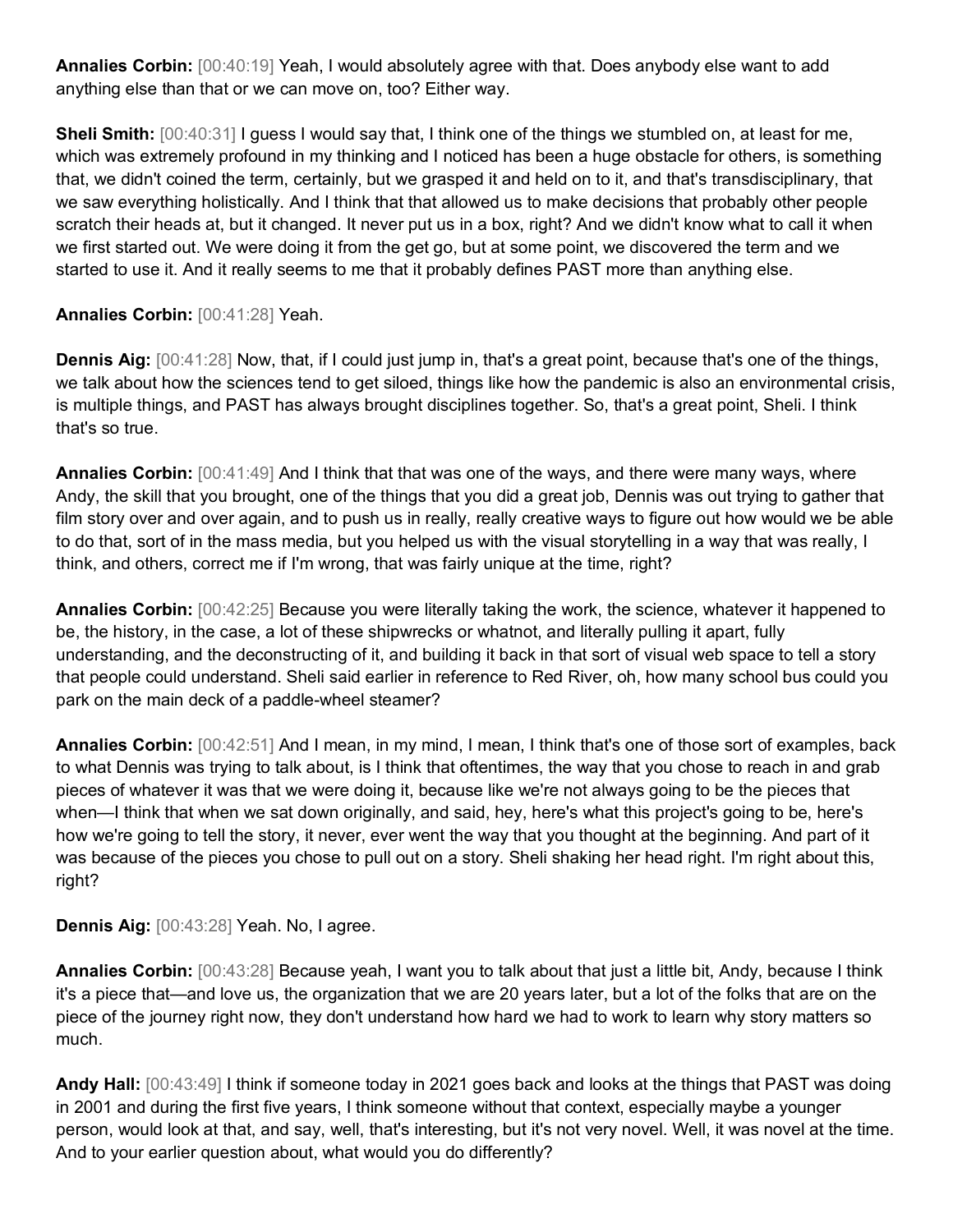**Andy Hall:** [00:44:21] I can't answer that specifically in the broader sense, but I think it's really important to understand that what PAST was doing, what PAST was doing innovatively, what PAST innovated, what PAST created, which presented a lot of challenges to convincing others of its value, has now become very standard and very, very commonplace, interdisciplinary. That was not where education was. That was not where anthropology was 20 years ago. And so, I think that it's been very exciting to be part of that early on and to be groundbreakers in that sense.

**Sheli Smith:** [00:45:09] Yeah, I think, Andy, you proved to the world that simple wasn't stupid, and I think that's huge.

**Andy Hall:** [00:45:17] I'm going to quote you on that.

**Sheli Smith:** [00:45:22] Because I think you took very complex concepts and you made them understandable to just about anyone who got on our site. And to your point, that wasn't being done. In fact, it was the reverse. People wanted to use more complex words and they wanted to use really kind of very complex language to get their things apart, thinking that was going to help them be smarter. But you actually drove us in the direction of, let's make it simpler. And it didn't mean make it stupid or dumb, it just makes it easy to understand. And I think PAST, 20 years into the future, is the recipient of that gift.

**Dennis Aig:**  $[00:46:06]$  No, I totally agree. Andy is constantly explaining things, bringing in some of the historical stuff. I can still remember some of the emails like, oh, what about that? So, I think something strikes me, Andy and I were trying to do related things. I was trying to make it so that it would be cinematic. He was trying to make it so it's accessible. Both of us are trying to make it so people could fairly quickly understand what we were talking about and what we were doing in our respective media.

**Andy Hall:** [00:46:37] We were all doing that. We were all doing that, bringing our own background and skills to do that. Again, that was an overarching thing, to make something very complex, very technical, early on, it was archaeology or nautical archaeology, and later, it's expanded to other areas of science, but to make something that was highly technical and highly specialized much more accessible and much more understandable. And I think that is something that PAST, that all of us have done very well with. And that was the key to PAST's success and longevity.

**Annalies Corbin:** [00:47:19] Well, there's no question in my mind whatsoever that it was very foundational. And Sheli's right. We are the recipients of that work over time, because it has helped us not only think about that notion of accessibility, and I really love that, I think that was absolutely right, Sheli, way to sort of express that, that that piece is key to actually taking anything to scale, right? I mean, without that as part of our foundational component, and it happens all the time, we push on stuff.

**Annalies Corbin:** [00:47:57] It doesn't have to be this complex. Here are the pieces. Here is the part. This is how you build a thing. This is how you think about team. And that's the other thing, I think, that we do really, really well, circling back around, Shelly was talking about, transdisciplinary. We live and breathe that. And yes, we didn't have the right label on it in the beginning, but we definitely learned to embrace that as a component that made it possible for us to imagine many, many things.

**Annalies Corbin:** [00:48:26] And if you can imagine it, then theoretically, we could act on it. I want to sort of wrap us all up a bit with what I thought was probably the most profound question that came from the staff as they think about, what is it that you want to know? And it's a question that's tied to the idea of, I'm going to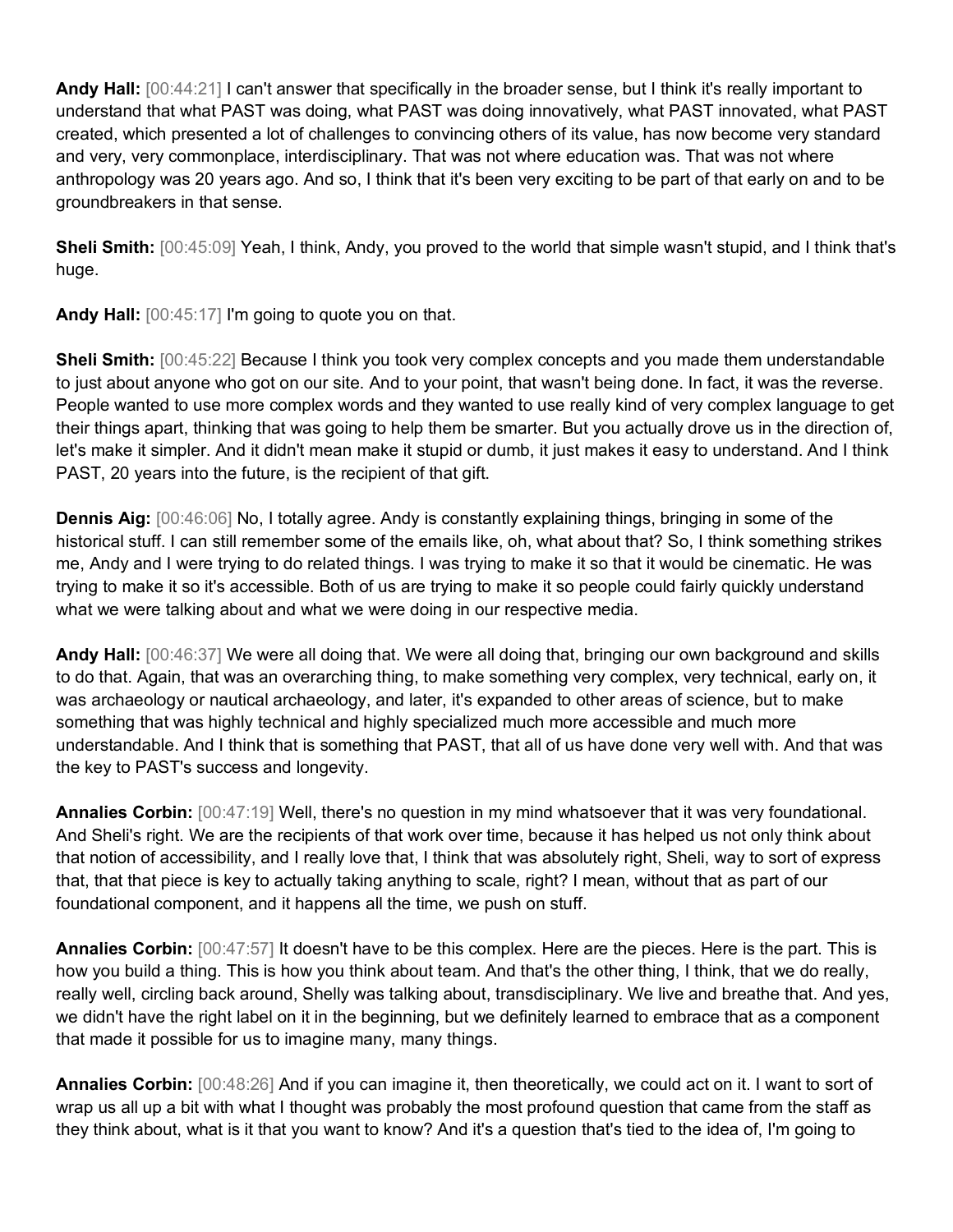phrase the question exactly it was posted to me, and then we'll circle back around on it a little bit. The question was, how did you know when it was time to leave your other jobs, to focus on PAST full time?

**Annalies Corbin:** [00:49:04] Now, we didn't all leave our other jobs, but we did collectively make a decision to PAST that's going to be full time. And I think the essence of this question, because this is a young entrepreneurial component of PAST that are basically asking the question, when do you leap? And how do you know what's the right moment to leap? So, I just sort of toss that sort of to the group as it relates to just sort of thinking about it, because it's a tough thing, right?

**Annalies Corbin:** [00:49:32] And I don't know that there was one specific thing. And my guess is we all sort of have a different personal thread that sort of led to, hey, let's do this thing a little bit differently, let's do it bigger, let's walk away from something that we're already doing in the case of Sheli and I who went full time, but as a group, we said, the moment has come and we should, in fact, do this thing. This is startup 101, Sheli.

**Sheli Smith:** [00:50:03] Yeah. Cliff jumping, one of my favorite things. We talk about it all the time with young people, that you'll land, you might splat, or you might end up on your feet, but you will land. Yeah. I think it was a time when we wanted to do something. And I think the more we talked about it, to Andy and to Dennis's point, the more we became convinced we could, that it wasn't going to be easy.

**Sheli Smith:** [00:50:38] I think that's something that's extremely important to put across. I know maybe you guys think differently, but I never, ever thought it was going to be easy up until the moment I walked out the door. I just never thought that. But I never thought that no was going to say no. So, taking those leaps. And I know that Annalies and I have both talked a number of people over the cliff on a number of occasions.

**Annalies Corbin:** [00:51:10] Here, let me help you.

**Sheli Smith:** [00:51:16] Here, don't look. Look at me.

**Annalies Corbin:** [00:51:17] Wait, look over there.

**Sheli Smith:** [00:51:20] And that they've gone off the cliff, and when they've landed, they've said, oh, we landed. And we're like, yeah, it's okay. But I think that that is extremely important in knowing that it's never going to be easy. And so, when you're ready to go, your passion is going to have to carry you. It's going to have to float you through the night. So, to me, that was what the cliff jumping was. And I think, though, that if I had known about the weather in Columbus, we may have never thought of jumping a little bit.

**Annalies Corbin:** [00:51:58] You would have negotiated differently?

**Sheli Smith:** [00:52:00] I negotiated for Trader Joe's. I remember that was my thing.

**Annalies Corbin:** [00:52:04] I remember that, yeah.

**Sheli Smith:** [00:52:05] I said, I'm not moving here until you get a Trader Joe's.

**Annalies Corbin:** [00:52:08] And we did magically.

**Sheli Smith:** [00:52:11] The minute the doors open, you go, Sheli, we have a Trader Joe's. I was like, damn, make magic, didn't I? So, yeah.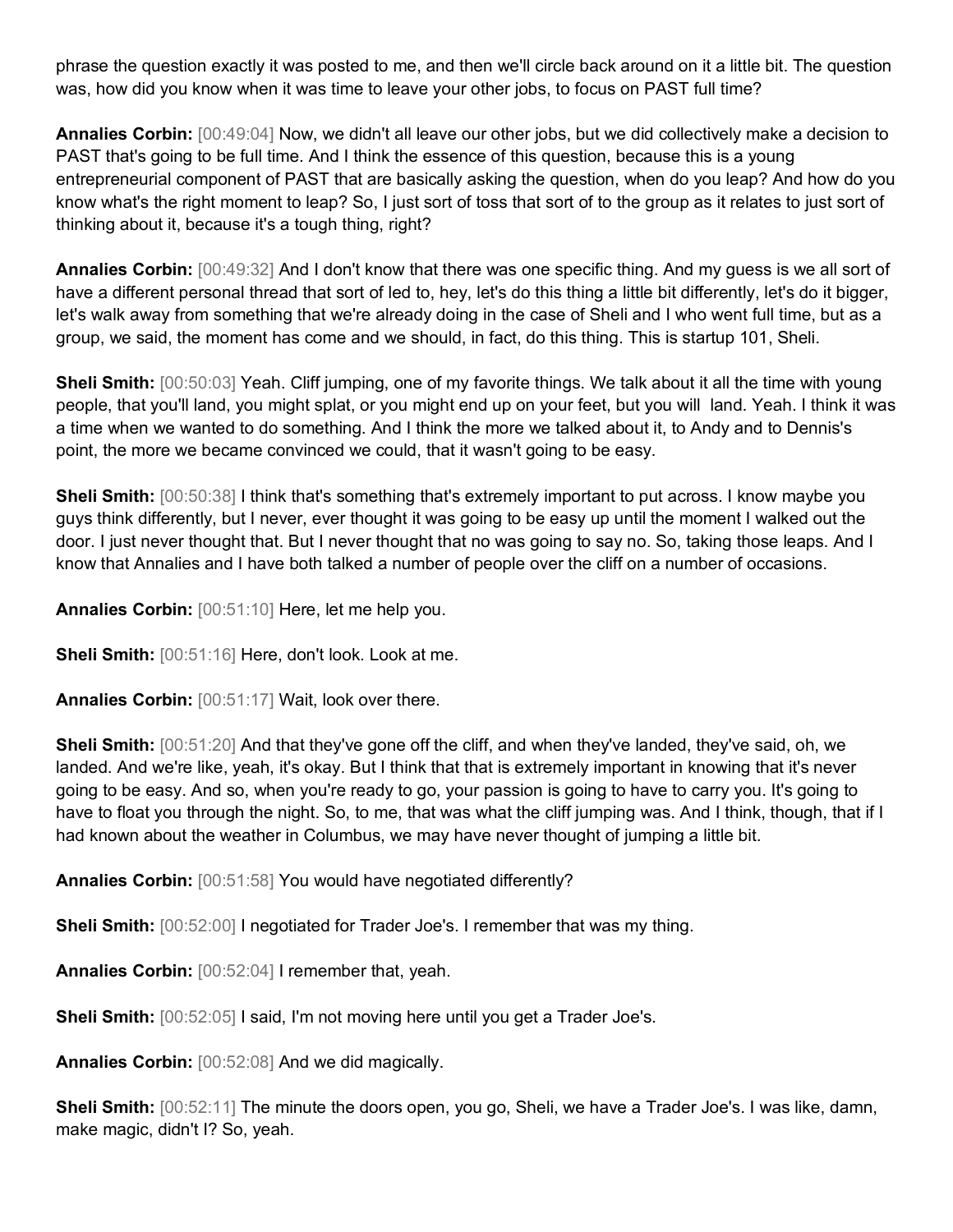**Annalies Corbin:** [00:52:24] Dennis or Andy.

**Dennis Aig:** [00:52:26] I mean, I think my positions sort of changed a little when I went to the board. There was just a point where it was clear that PAST was going to make it. I mean, I remember when we decided to buy the building, or rent the building, and then buy the building.

**Annalies Corbin:** [00:52:45] See this crazy thing behind us, yeah.

**Dennis Aig:** [00:52:48] I sit on a couple of boards, including one of my synagogue, and buildings are always like the worst thing. They're the best thing and the worst thing, because that's really a commitment. You have rent, or you have a mortgage, or you have something. But I remember when we did that and I really had no—it was a risk, obviously, but PAST has always been about risks. So, I remember, it's like, sure, yeah, if it fits what we need to do. And of course, now, it looks great.

**Dennis Aig:** [00:53:21] I remember what it looked like before all the renovations and things, and picking out the kitchen cabinets or whatever the hell we were doing back then. So, I think there was a point, and it was before the building, but it was just like, we're going to keep going. And yeah, nothing is without challenges, so you just take that as they come. But PAST, especially in the first five years, but even immediately after that, it had known when to sort of shift emphasis.

**Dennis Aig:** [00:53:53] It knew when to expand what it was doing. So, a lot of that is a tribute to you, Annalies. You need to take the credit for that. And we had support from what used to be original advisory board or whatever it was, just a bunch of academics, and now, we had community members, and non-profit people, corporate people. And when you saw that, when I saw that, I said, okay, we're laying a very solid foundation here in the future of the PAST. So, I think that's when I realized it.

**Sheli Smith:** [00:54:33] Do you think it comes from the fact that we have to put our lives in each other's hands, that we get underwater, Annalies stood on me several times, and she'd never let go of that wheel, man, she would not let go of that hub, but the fact of the matter is, is we had to believe in each other. We had to put that faith in each other's hands. And so many times, it had nothing to do, but when it came to PAST, and earlier, you guys talked about what a team we made, when it came to PAST, we already trusted each other with our lives, therefore we could trust each other with our passions, it seemed to me.

**Dennis Aig:** [00:55:11] Yeah. I mean, I don't remember us ever saying no, to be quite honest.

**Sheli Smith:** [00:55:17] No. She said no. She would not let go of that.

**Dennis Aig:** [00:55:19] Yes. No, but you know what I'm saying. It was like, yeah, it's not like, no, we won't do that, so I think you're right, Sheli. I'm not a diver, so I don't have the same point of reference, but I think it's very appropriate.

**Sheli Smith:** [00:55:36] You put cameras down, though, 4,000 feet, Dennis.

**Dennis Aig:** [00:55:40] Yeah, I know. Yeah. That's true. Oh, yeah. Hey, PAST pushed me to places I've never been before.

**Annalies Corbin:** [00:55:50] I promised a journey. I promised adventure. Andy.